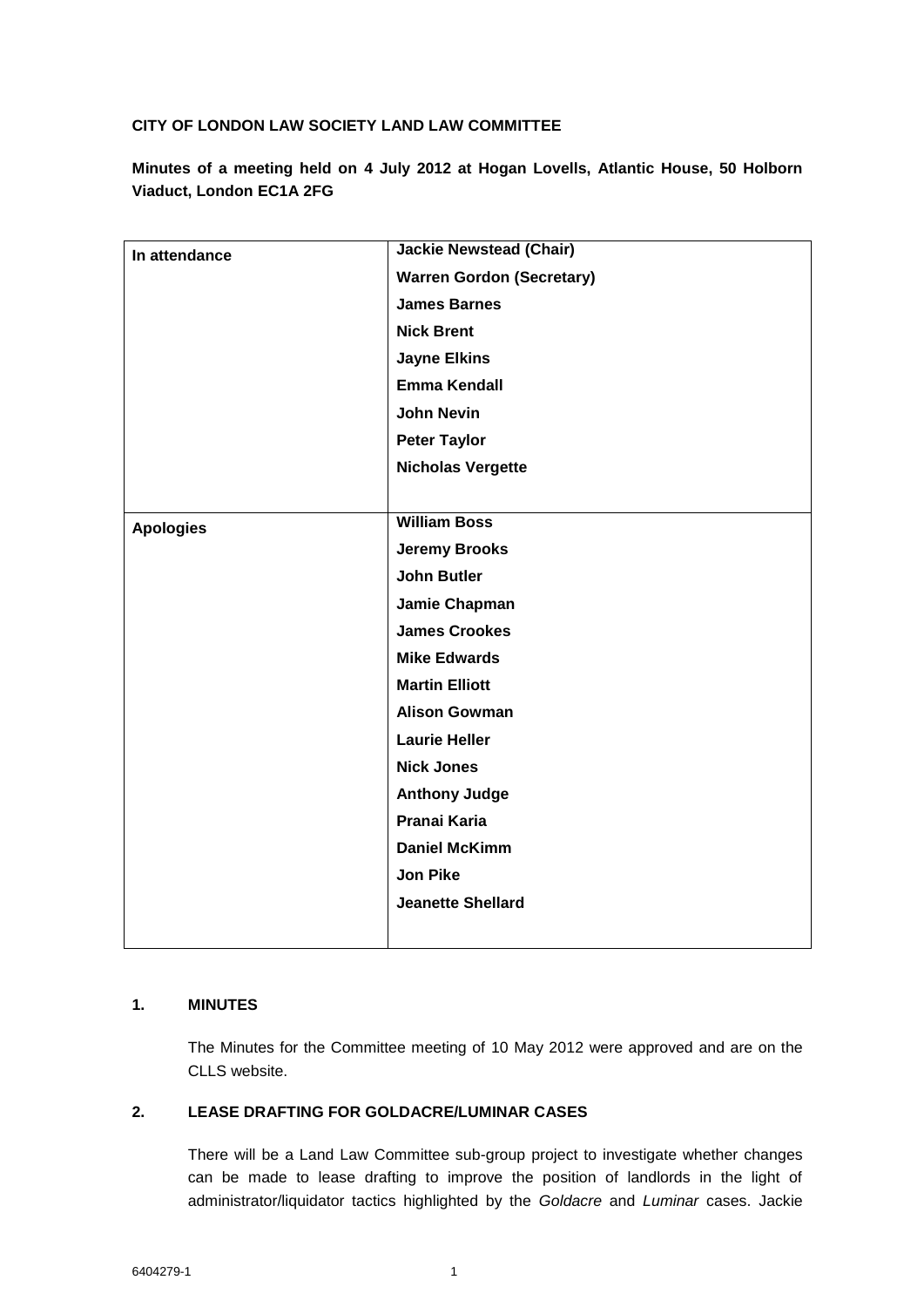Newstead and Peter Taylor have volunteered and Mike Edwards will be asked if he wishes to lead this project in view of his comments on pre-packs at the previous Committee meeting.

The following were the key points from *Leisure (Norwich) II Ltd v Luminar Lava Ignite Ltd (In Administration)* [March 2012] High Court.

Where rent is payable in advance and falls due for payment prior to the commencement of the liquidation or administration, then it is provable but not payable as a liquidation or administration expense, even though the liquidator or administrator retains the property for the purposes of the liquidation or administration for the whole or part of the period for which the payment in advance was payable.

Where rent payable in advance becomes due during a period when the liquidator or administrator is retaining the property for the purposes of the liquidation or administration, then the whole sum is payable as a liquidation or administration expense, even though the liquidator or administrator gives permission to forfeit or vacates before expiry of the period for which the payment in advance is due.

Where rent is payable in arrears and accrues due during a period when the administrator or liquidator is retaining property for the purposes of the liquidation or administration, the liquidator or administrator will be liable to pay as an administration or liquidation expense at least the rent that accrues from day to day for so long as he retains possession of the premises for the purposes of the liquidation or administration.

The Court's approach in *Luminar* was consistent with the *Goldacre* decision.

In the recent case of *Lazari v Game (UK) Retail* (May 2012- yet to be reported), Game went into administration the day after a quarter day and PwC, its administrators, told Lazari, the landlord, that they would not pay that quarter's rent, because they were not in occupation on the quarter day. PwC had granted to a third party a licence to occupy the premises without Lazari's consent. Lazari served a notice under section 146 of the *Law of Property Act 1925* detailing the breaches relating to non-payment of rent and alienation and also Game's administration, and applied to court for consent to forfeit. The Court held that, even though the administrators chose not to pay rent for the quarter, Lazari could still forfeit.

The Court held that there was no evidence of any prejudice to the administration in allowing the forfeiture. Whether the rent is technically payable or not, the administrator's refusal to pay rent is a prejudice that the landlord suffers and cannot be ignored under the guidance in *Atlantic Computers*.

It was noted that several major property companies are reported to be preparing a class action against an administrator of a retailer in order to change the law so that landlords can recoup losses when rent, due on the quarter day, is not paid and administrators are subsequently appointed and continue to trade the relevant stores.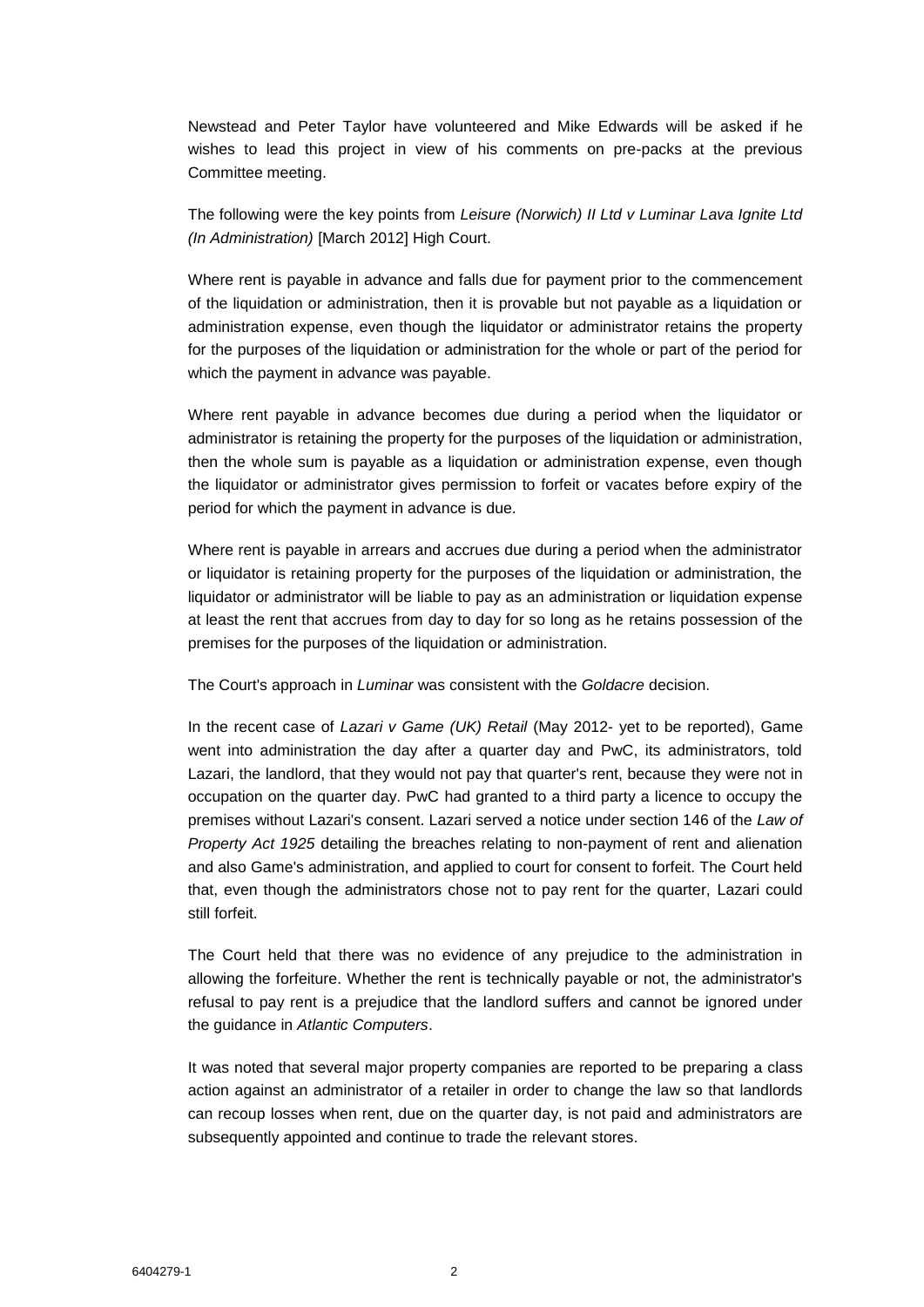#### **3. DEFRA CONSULTATION ON PUBLIC RIGHTS OF WAY**

The Department for Environment, Food and Rural Affairs published a consultation document "Improvements to the policy and legal framework for public rights of way", on 14 May 2012.

Section 56 of the Countryside and Rights of Way Act 2000 contains a cut-off date of 1 January 2026 for certain rights of way created before 1949 to be recorded on definitive maps. If section 56 is brought into force, those not claimed and recorded by that date will be extinguished.

While the implementation of the 2026 cut-off date is a core proposal, the consultation makes it clear that there will be certain safeguards, for example, useful or potentially useful historical routes, including all of the rights of way that are currently in regular use, must be preserved.

The consultation, which ends on 6 August 2012, is not limited to the legal processes for recording historical public rights of way and also considers:

- whether improvements, similar to those identified for recording rights of way, should be applied to the creation, diversion and extinguishment of them;
- how to make it easier for landowners to progress proposals for the diversion or extinguishment of rights of way crossing their land, subject to the current public interest tests; and
- ways of improving how changes to rights of way are dealt with in relation to applications for planning permission.

The Committee will not be responding to the consultation- it was reassured by the proposal that rights of way that are currently in regular use must be preserved.

## **4. HM TREASURY'S CONSULTATION "ENSURING THE FAIR TAXATION OF RESIDENTIAL PROPERTY TRANSACTIONS"**

The Government announced a package of measures in Budget 2012 to ensure that individuals and companies pay a fair share of tax on residential property transactions and to tackle avoidance, including the wrapping of property in corporate and other "envelopes". HM Treasury's consultation "Ensuring the fair taxation of residential property transactions" is on two specific parts of this package:

• an annual charge on residential properties valued over £2 million owned by certain "non-natural" persons (broadly companies, partnerships including companies and collective investment vehicles); and

• the extension of Capital Gains Tax to the disposal by certain non-resident non-natural persons of residential property, interests in such property, or the envelopes in which they are held.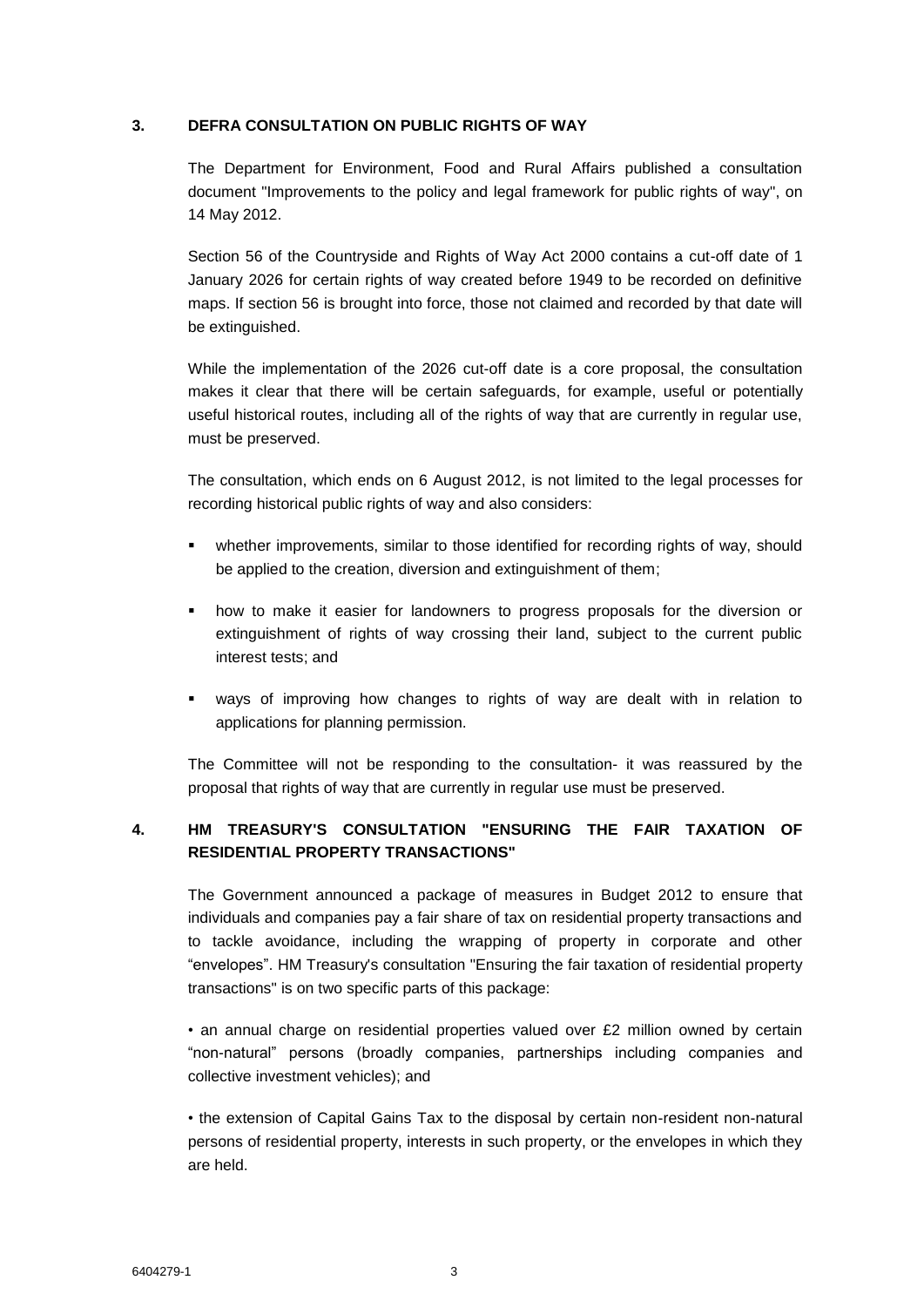Concern was expressed by the Committee at the potential scope of the annual "SDLT" charge for residential properties valued over £2 million owned by certain non-natural persons and that this could unfairly catch bona fide investors and developers. For example, although there is an exemption for developers, the Committee could not see an equivalent for long term investors, so that an institution, for instance, acquiring a mixed use building, which includes an apartment worth more than £2 million, appears to be caught by the annual charge in respect of the apartment. Also the two year rule for developers appears unfair in relation to start-up businesses.

There was also discussion of how effective enforcement measures may be, where the party not paying the charge is offshore in a jurisdiction which is not conducive to enforcing judgments of the UK Courts.

The consultation welcomes views on, among other matters, how any exclusion of collective investment vehicles can be crafted to distinguish between widely-held funds and quite narrowly held ones that may be potentially used for avoidance.

The CLLS Tax Law Committee is responding to the consultation and the Committee will ask to see the Tax Committee's draft response before it is submitted, if possible. The consultation closes on 23 August 2012.

#### **5. UPDATE ON RIGHTS TO LIGHT PROJECT**

The right to light sub-group met on 2 May. The deed of release is essentially agreed. Since a right to light deed of release is often just the culmination of a long and complex process, the sub-group considered that a particularly useful part of this project would be a note or checklist to accompany the deed.

This will probably be a one or two page document that will include the comments of a right to light expert; City Corporation comments on the procedure under section 237 of the Town and Country Planning Act 1990 perhaps with an example of the Corporation's own form of deed of release; and an insurance section. Potential contributors are being contacted. The note will not cover law (already adequately dealt with in textbooks), but will have useful practical comments on timing; the appointment of rights to light experts; the role of tenants and mortgagees; the reciprocity of release; and the danger of injunctions.

Representatives of the Committee met with the Law Commission and the British Property Federation on 24 May 2012 to discuss the Law Commission's project, potentially, to reform the law on rights to light.

The Committee is keen to continue to liaise with the Law Commission on this project.

#### **6. LAW COMMISSION REPORT ON EASEMENTS AND COVENANTS**

A response was sent on behalf of the Committee to the Ministry of Justice, generally, supporting the Law Commission's report "Making Land Work: Easements, covenants and profits à prendre".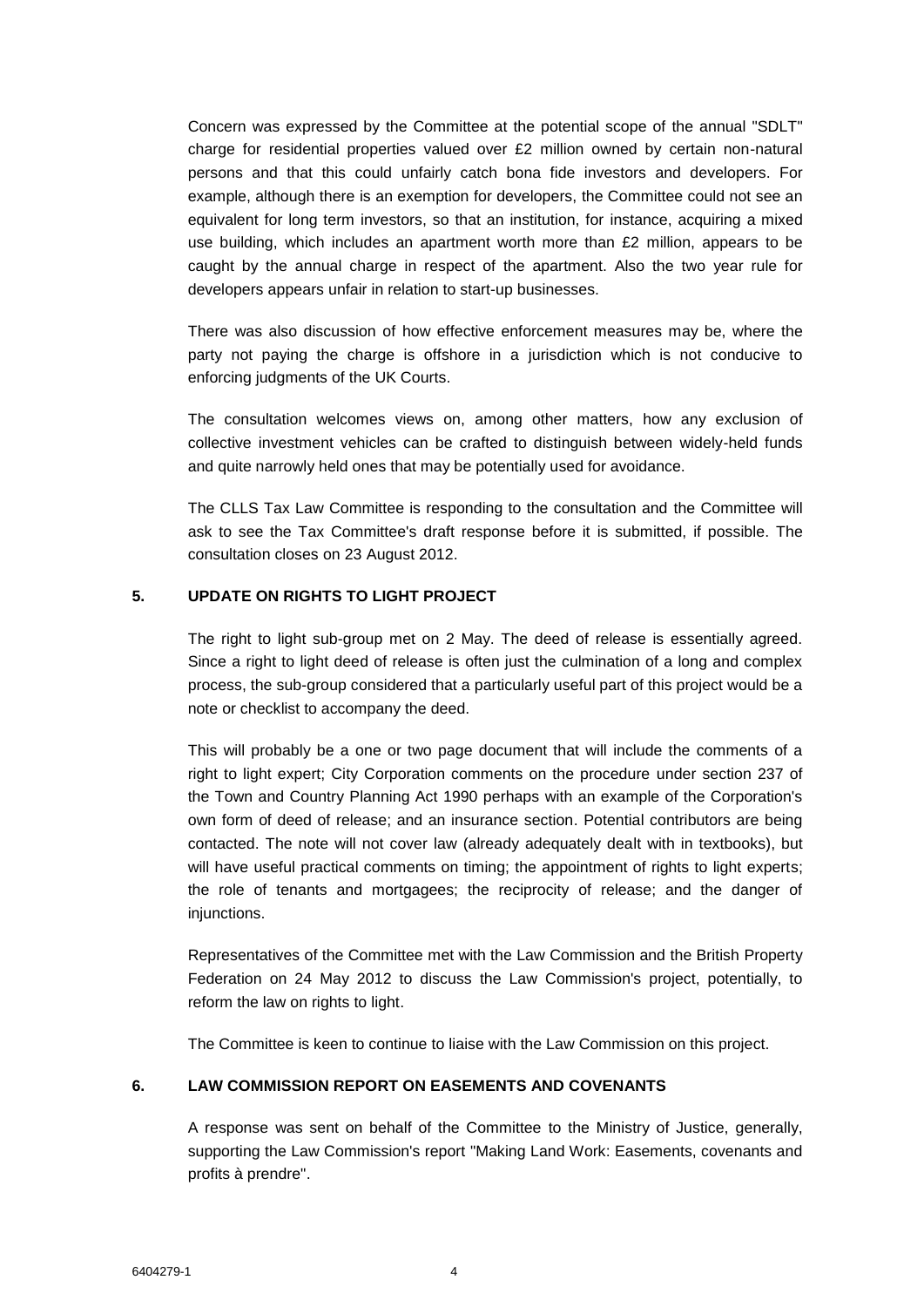#### **7. UPDATE ON INSURANCE PROVISIONS PROJECT**

The sub-group, which is considering insurance provisions in a commercial lease, has decided that the starting point for the new set of provisions will be some clauses kindly provided by Laurie Heller and comments are in the course of being provided by subgroup members. A fresh draft will then be circulated and a further meeting of the subgroup arranged, hopefully, to finalise the drafting.

#### **8. CLLS OPINION LETTER**

The form of overseas counsel's opinion letter in relation to overseas companies on the Land Law Committee page of the website has not been updated in some time. A small sub-group was set up which made some changes to the form. Recent comments provided by Committee members will be incorporated and a final version circulated to the Committee. Assuming no further comments, the revised Opinion will be added to the CLLS website. Separately, Robert Leeder will be asked whether there is an equivalent to the CLLS for Jersey and Guernsey as it will be useful for the Committee to liaise with them as to the form of Opinion Jersey and Guernsey firms will, generally, be happy to give.

# **9. CLLS CERTIFICATE OF TITLE (NEW 7TH EDITION)**

Comments are awaited from the CLLS Planning Law Committee on the impact of the Localism Act on the Certificate's provisions. Once those comments are provided, a final draft of the Certificate will be circulated to the Committee incorporating any changes emanating from those comments and a few other changes made since the Committee last saw the Certificate. The plan is still to launch the Certificate in September/October 2012 (together with accompanying confirmation letters and questionnaires).

#### **10. ASSETS OF COMMUNITY VALUE**

The draft Assets of Community Value (England) Regulations 2012 have been publicised [http://www.legislation.gov.uk/ukdsi/2012/9780111525791/contents.](http://www.legislation.gov.uk/ukdsi/2012/9780111525791/contents) Two volunteers were sought from the Committee to provide a summary at the next Committee meeting of the key points in the regulations. The CLLS Planning Law Committee is, apparently, also looking at this.

Post-meeting note: John Nevin kindly volunteered.

#### **11. FLOOD**

Flood clearly remains a key issue for the property industry. The Law Society will be issuing a practice note on flood (as well as an environmental practice note), which will provide further guidance on the approach solicitors should take to this issue. When the practice note is issued, the Committee will consider how it wishes to respond and whether there are any valuable consequential projects which it wishes to undertake.